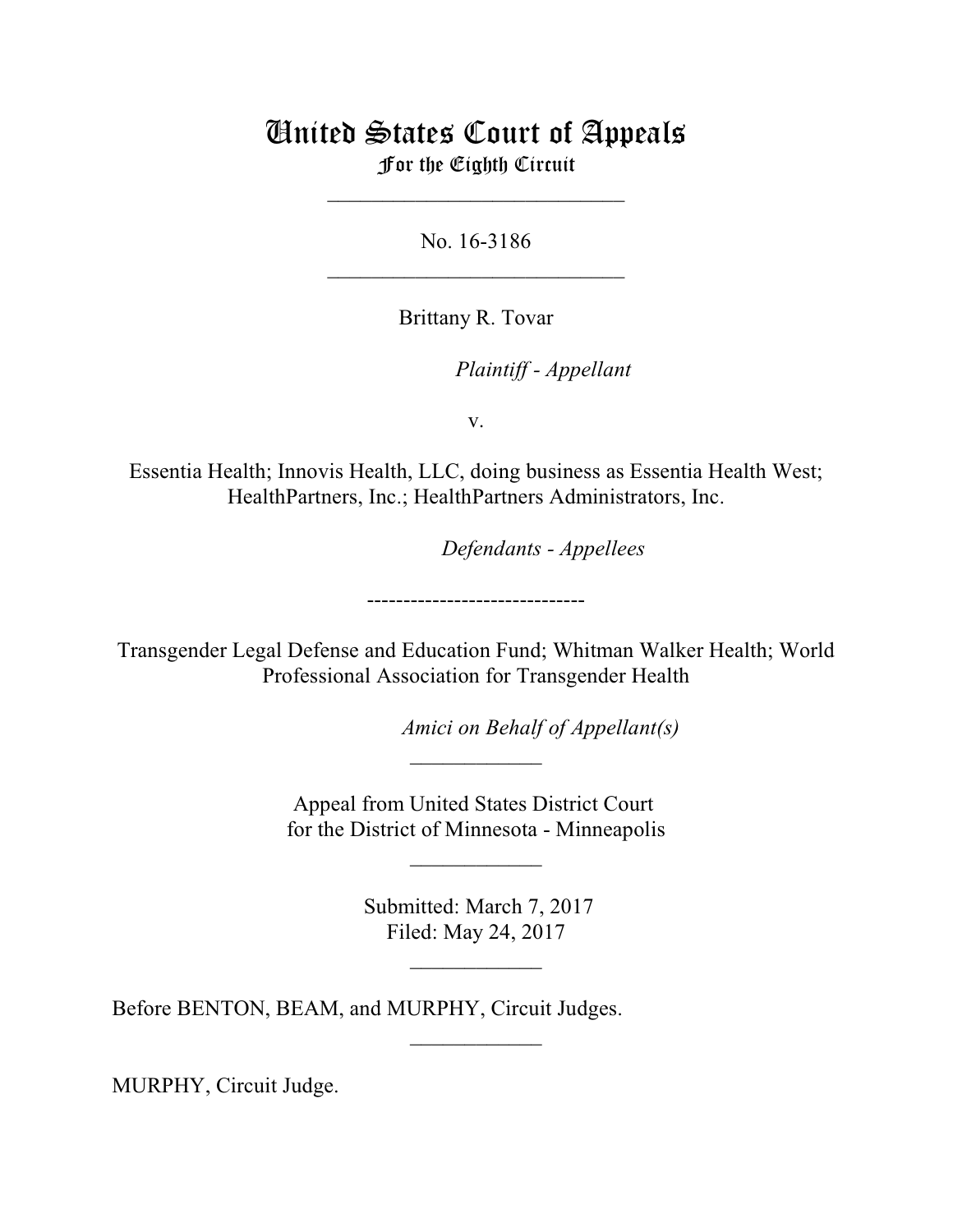Brittany Tovar was employed by defendant Essentia Health or defendant Innovis Health, LLC, dba Essentia Health West (collectively, Essentia) from 2010 to 2016. One of the benefits of Tovar's employment was enrollment in an employer provided health insurance plan which also covered her teenage son. In 2014 Tovar's son was diagnosed with gender dysphoria. Tovar sought coverage for medications and surgery for her son, but her requests for coverage were denied on the basis of a categorical exclusion in the insurance plan for "[s]ervices and/or surgery for gender reassignment." Tovar then filed this lawsuit against Essentia and the plan's third party administrator for sex based discrimination in violation of Title VII of the Civil Rights Act of 1964, 42 U.S.C. § 2000e et seq., the Minnesota Human Rights Act (MHRA), Minn. Stat. § 363A.01 et seq., and the Affordable Care Act (ACA), 42 U.S.C. § 18116. The defendants moved to dismiss Tovar's claims, and the district court granted their motions. Tovar appeals. We affirm in part, reverse in part, and remand for further proceedings.

### I.

Brittany Tovar is a nurse practitioner who was employed by Essentia from 2010 to 2016. Tovar's benefits as an employee of Essentia included health insurance provided through the Essentia Health Employee Medical Plan (the plan). The plan corresponded to an insurance policy offered to employers by HealthPartners, Inc. and was administered either by HealthPartners, Inc. or by its subsidiary HealthPartners Administrators, Inc. (HPAI).

In 2014 Tovar's teenage son became a beneficiary of the plan. Later that year Tovar's son was diagnosed with gender dysphoria, a condition that arises when an individual's gender identity differs from the gender assigned at birth. Health professionals decided that various treatments were necessary to treat her son's condition, including medications and gender reassignment surgery. Tovar sought coverage under the plan, but because the plan at that time categorically excluded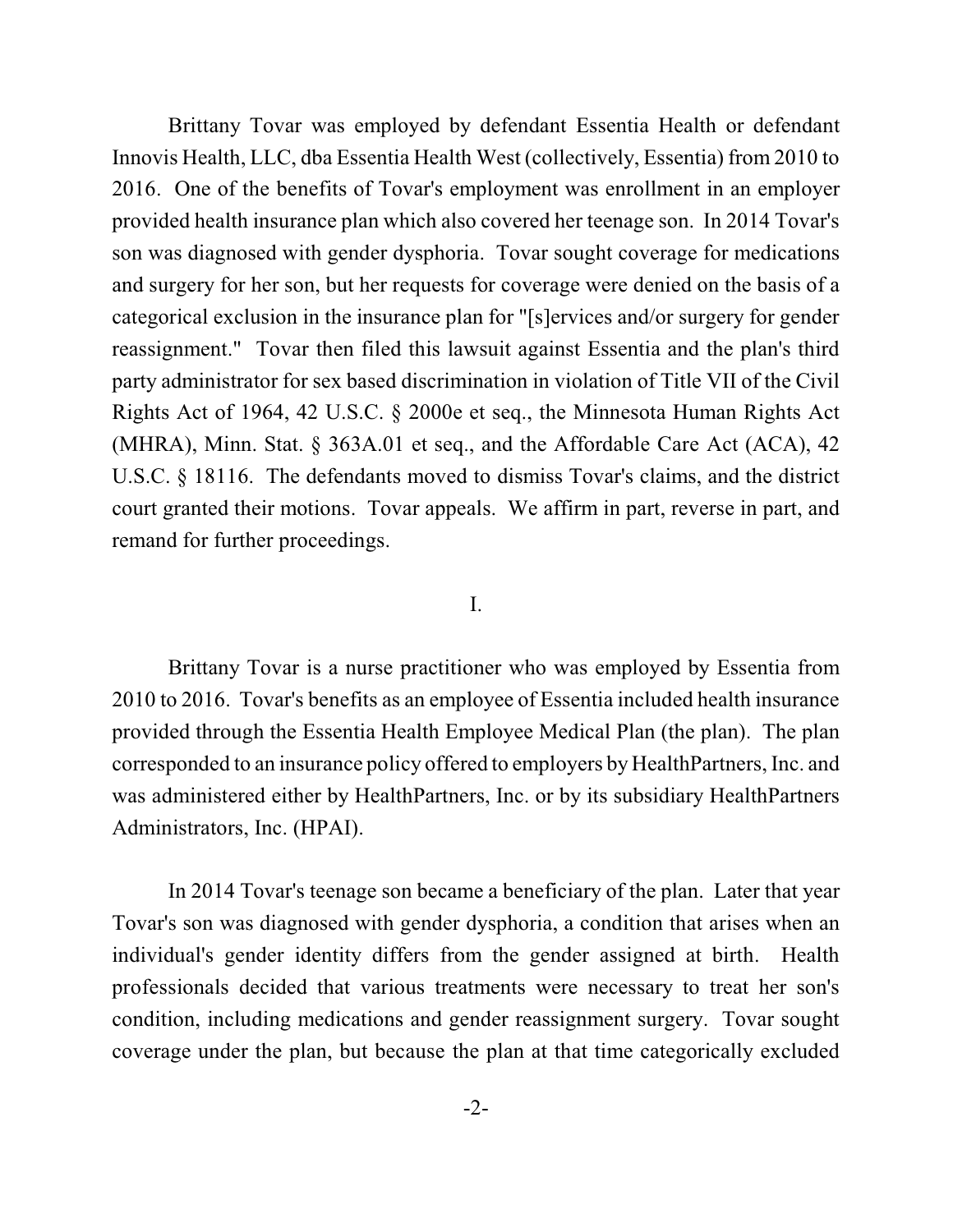coverage of "[s]ervices and/or surgery for gender reassignment," the defendants declined to pay for her son's treatment. The coverage dispute caused Tovar "worry, anger, disappointment, and sleepless nights," made it "more difficult for her to focus on her work," and led her to suffer "a sharp increase in migraines." Tovar also paid herself for at least one of her son's prescribed medications although Essentia "later agreed to provide Tovar with coverage for [that medication] as a one-time exception" to its categorical bar on coverage. Tovar's son was forced to forgo another prescribed medication that the family was unable to pay for and was unable to go forward with gender reassignment surgery.

Tovar filed thislawsuit in January 2016. Her complaint charged Essentia with sex discrimination in violation of Title VII and the MHRA and charged HealthPartners, Inc. with discrimination in violation of the ACA. The defendants moved to dismiss the complaint. The district court granted the defendants' motions, concluding that Tovar's claims against Essentia failed for lack of statutory standing and that her claim against HealthPartners, Inc.<sup>1</sup> failed for lack of Article III standing. Tovar appeals.

II.

## A.

Tovar argues that the district court erred by dismissing her claims against Essentia under Title VII and the MHRA for lack of "statutory standing." The Supreme Court has recently commented that it has observed confusion about the concept of standing and has suggested that the use of that term in conjunction with

 $<sup>1</sup>$  After judgment was entered, the district court granted a request by</sup> HealthPartners, Inc. that Tovar's complaint be amended to include HPAI as a defendant. Both HealthPartners, Inc. and HPAI are thus parties in the case before us.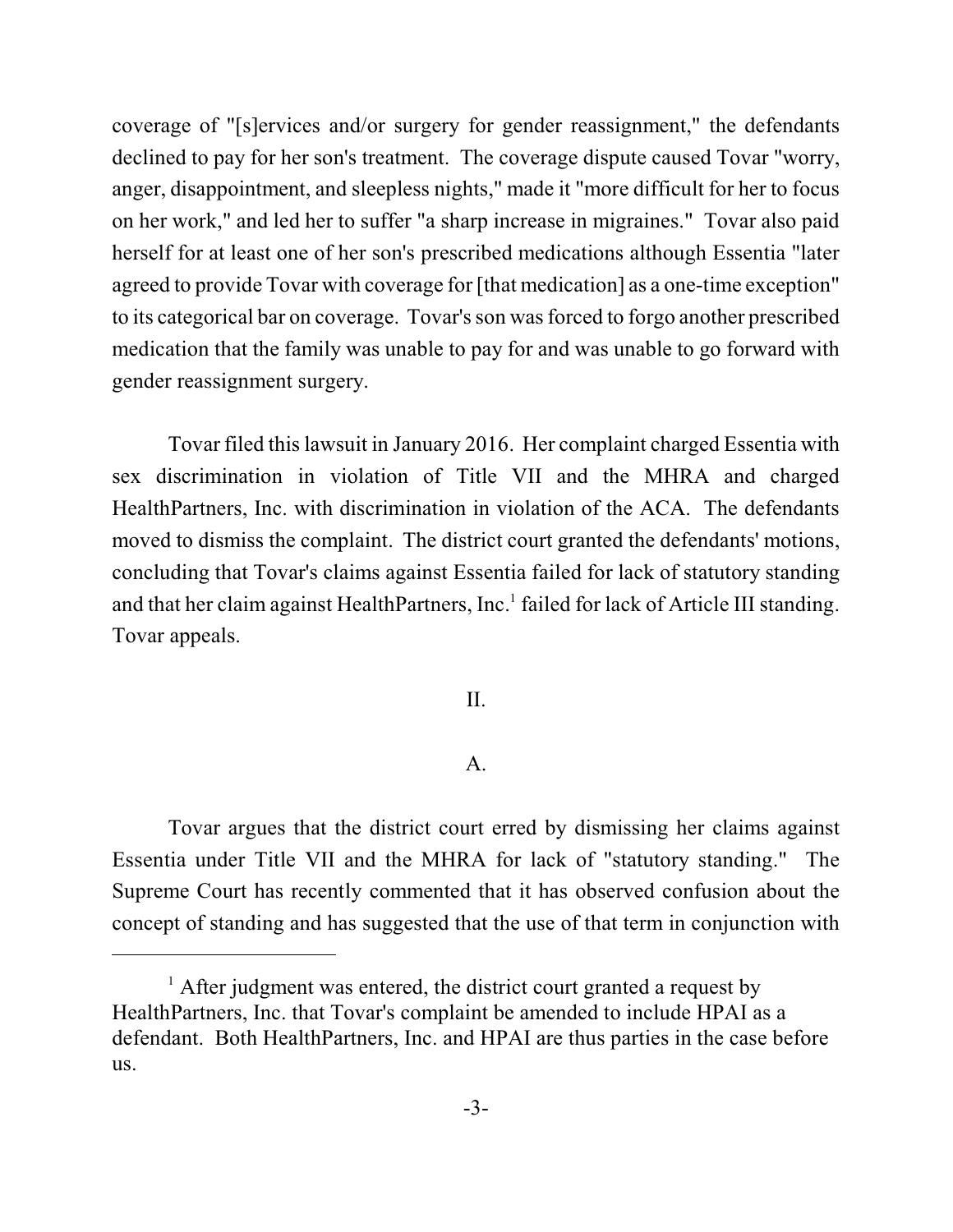anything other than the "irreducible constitutional minimum of standing" provided by Article III should be disfavored. See Lexmark Int'l, Inc. v. Static Control Components, Inc., 134 S. Ct. 1377, 1386–87 & n.4 (2014) (quoting Lujan v. Defs. of Wildlife, 504 U.S. 555, 560 (1992)). Although the term "statutory standing" may be subject to some confusion, its purpose is clear: a plaintiff who seeks relief for violation of a statute must "fall[] within the class of plaintiffs whom Congress has authorized to sue" under that statute. See id. at 1387. Determining whether this requirement is satisfied is "a straightforward question of statutory interpretation." Id. at 1388. If a court determines that Congress has not provided a statutory cause of action in a particular case, it may be subject to dismissal under Federal Rule of Civil Procedure 12(b)(6) for failure to state a claim. See, e.g., Leyse v. Bank of Am. Nat'l Ass'n, 804 F.3d 316, 320 (3d Cir. 2015); Minden Pictures, Inc. v. John Wiley & Sons, Inc., 795 F.3d 997, 1001 (9th Cir. 2015).

We review a district court's dismissal of a complaint under Rule 12(b)(6) "de novo, accepting astrue the factual allegations contained in the complaint and granting [the plaintiff] the benefit of all reasonable inferences that can be drawn from those allegations." Gomez v. Wells Fargo Bank, N.A., 676 F.3d 655, 660 (8th Cir. 2012). To avoid dismissal, "a complaint must contain sufficient factual matter, accepted as true, to state a claim to relief that is plausible on its face." Id. (quoting Ashcroft v. Iqbal, 556 U.S. 662, 678 (2009)). The requirement of facial plausibility is satisfied "when the plaintiff pleads factual content that allows the court to draw the reasonable inference that the defendant is liable for the misconduct alleged." Iqbal, 556 U.S. at 678.

In this case the district court concluded that Tovar's complaint failed to state a claim for relief under Title VII and the MHRA because she does not fall within the class of plaintiffs these statutes protect. Specifically, Title VII prohibits an employer from discriminating "against any individual with respect to his compensation, terms, conditions, or privileges of employment, because of such individual's . . . sex." 42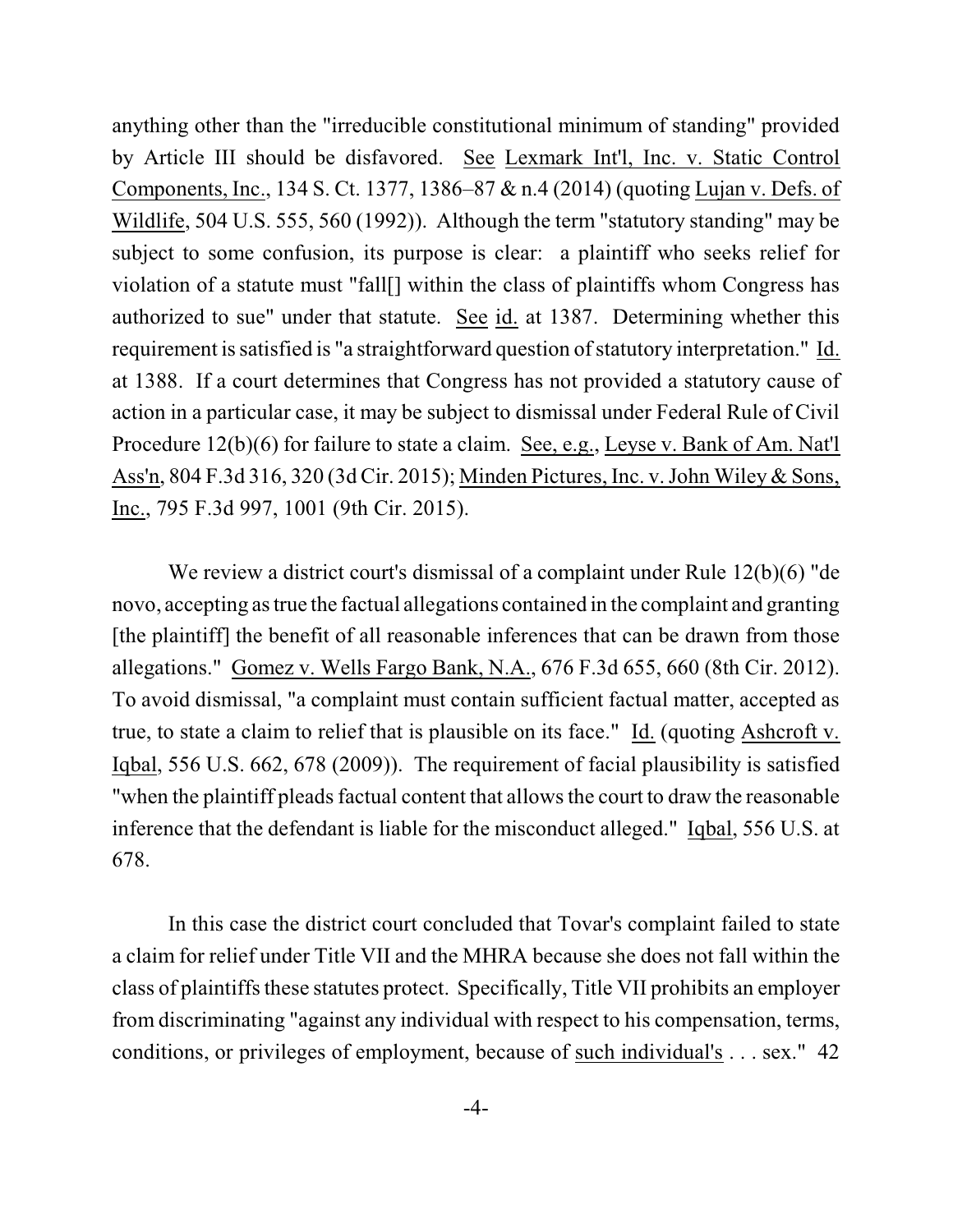U.S.C. § 2000e-2(a) (emphasis added). The court concluded that because Tovar had not alleged her employer discriminated against her on the basis of her own sex, but rather alleged discrimination against her on the basis of her son's sex, her complaint failed to state a claim for relief under Title VII. Similarly, the MHRA makesit illegal for an employer to discriminate against someone because of her sex with respect to her terms, conditions, or privileges of employment. Minn. Stat. § 363A.08, subd. 2(3). The MHRA further states that "[a]ny person aggrieved by a violation of this chapter may bring a civil action." Id. § 363A.28, subd. 1. The district court concluded that Tovar's son wasthe real "person aggrieved" by Essentia's actions, not Tovar. The court therefore concluded that Tovar's complaint failed to state a claim under the MHRA. Tovar contends that these determinations were in error.

We note two preliminary points before reaching the merits of Tovar's argument. First, the district court applied the same analysis to Tovar's claims under both Title VII and the MHRA. The parties have done the same in their briefing and arguments on appeal. The Minnesota Supreme Court has made clear that it "relie[s] on federal law interpreting Title VII in [its] interpretation of the MHRA," Rasmussen v. Two Harbors Fish Co., 832 N.W.2d 790, 796 (Minn. 2013), and Tovar has not argued that the statutes are substantively different with respect to the issues presented in this case, see United States v. Wearing, 837 F.3d 905, 910 n.6 (8th Cir. 2016) (per curiam) (arguments not sufficiently developed in opening brief are deemed waived). We will therefore also assume that the protections of Title VII and the MHRA are the same for purposes of this case. See Liles v. C.S. McCrossan, Inc., 851 F.3d 810, 818 (8th Cir. 2017). Second, because the district court concluded that Tovar is not within the class of plaintiffs for whom Title VII and the MHRA create causes of action, we assume for purposes of this appeal that the prohibition on sex based discrimination under Title VII and the MHRA encompasses protection for transgender individuals. See Hunter v. United Parcel Serv., Inc., 697 F.3d 697, 702 (8th Cir. 2012).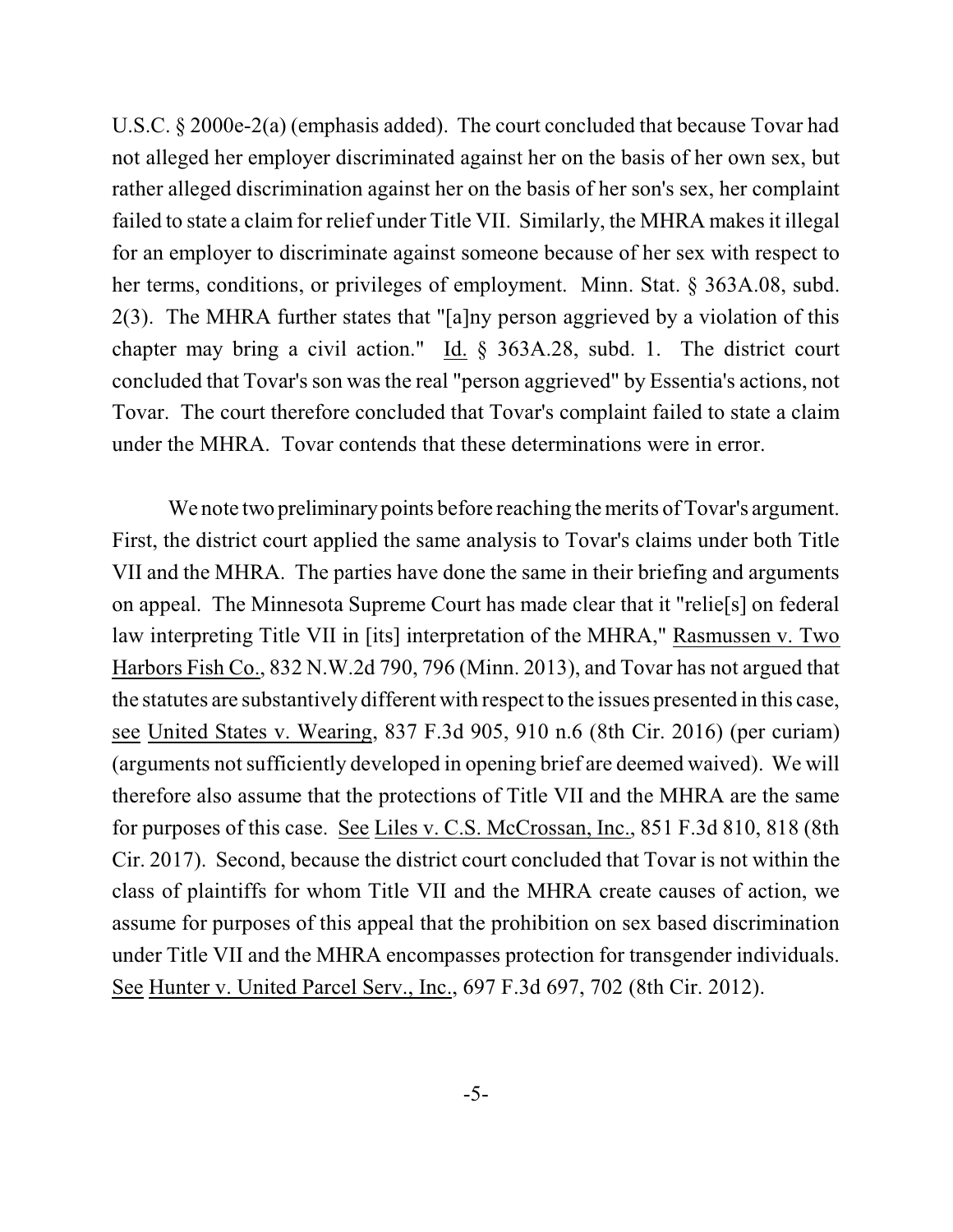Beyond those initial points, we are left with a narrow question: does Tovar's complaint on her own behalf $\epsilon$  about her employer's refusal to cover treatment for her son fall within the protections of Title VII and the MHRA? We conclude that it does not.

As the district court noted, the plain text of Title VII contravenes Tovar's argument that she is within the class of plaintiffs for whom Congress authorized that cause of action. The statute provides that "[i]t shall be an unlawful employment practice for an employer . . . to discriminate against any individual with respect to his compensation, terms, conditions, or privileges of employment, because of such individual's race, color, religion, sex, or national origin." 42 U.S.C. § 2000e-2(a) (emphasis added). In other words, the statute prohibits employers from discriminating against employees on the basis of their protected characteristics. Tovar has not alleged that she was discriminated against on the basis of her own sex; rather, she alleges that she was discriminated against because of her son's sex. By its terms the protections of Title VII do not extend to such discrimination.

This reading of the plain language of Title VII is supported by decades of case law. Even the cases cited by Tovar are largely consistent with this construction. For example, Tovar relies heavily on Newport News Shipbuilding and Dry Dock Co. v. EEOC, 462 U.S. 669 (1983), a case about pregnancy discrimination. In that case, an employer provided a health plan that covered both its employees and their spouses. Id. at 671. The plan provided different pregnancy related benefits for female employees and the female spouses of male employees, however. Id. at 672. The Supreme Court framed the question presented by the case as "whether petitioner's plan discriminates against male employees because of their sex" and ultimately concluded that it did "because the protection [the plan] affords to married male

<sup>&</sup>lt;sup>2</sup> Tovar's son is not a plaintiff in this lawsuit, nor has she brought a claim on his behalf.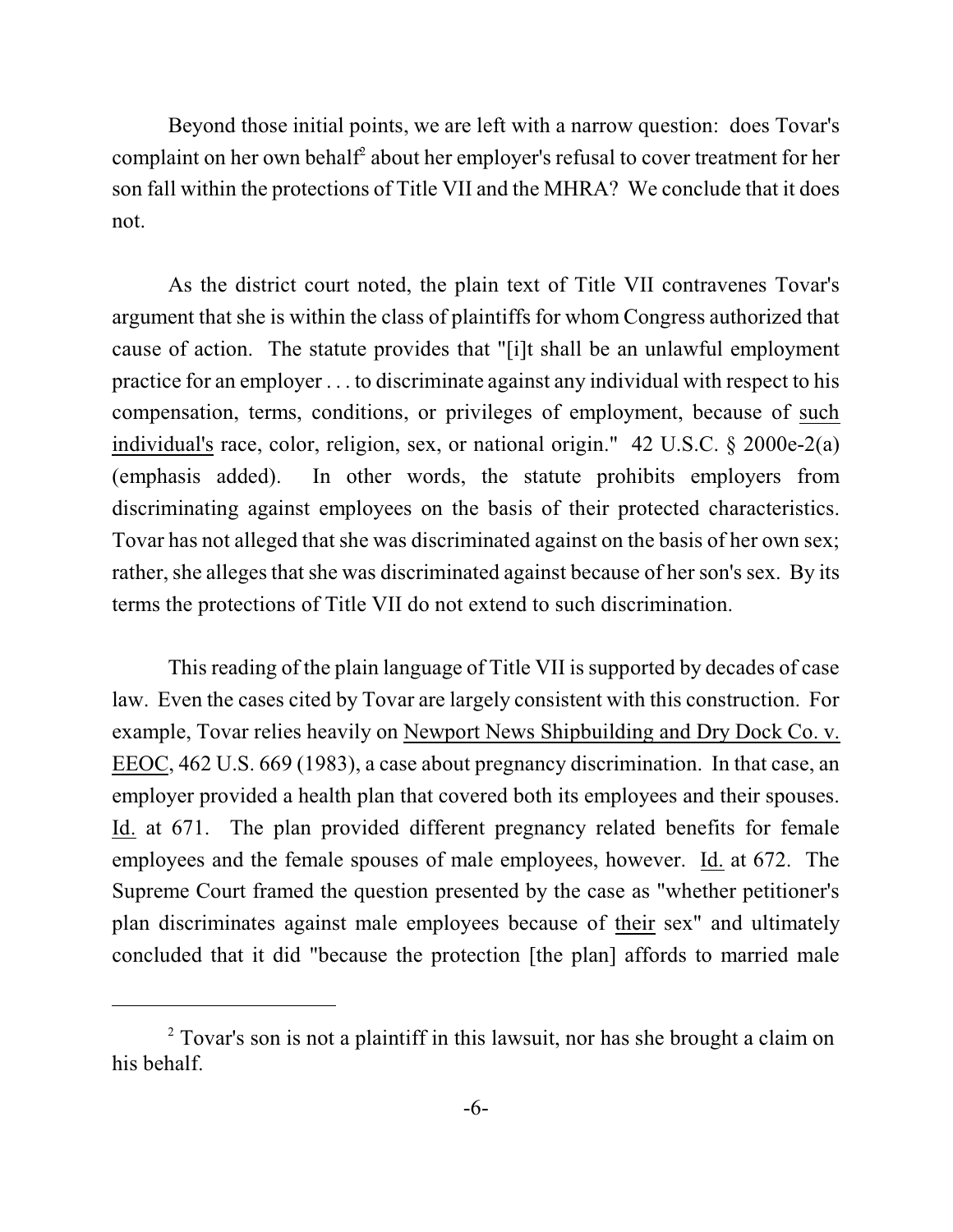employees is less comprehensive than the protection it affords to married female employees." Id. at 676.

As the parties point out, a central and explicit component of the reasoning in Newport News was a questionable assumption that the spouse of a man would always be a woman. 462 U.S. at 684 ("[S]ince the sex of the spouse is always the opposite of the sex of the employee, it follows inexorably that discrimination against female spouses in the provision of fringe benefits is also discrimination against male employees."). Nonetheless, the Court clearly concluded that the discrimination at issue was against the male employees themselves because of their own sex since the employer's health plan gave "married male employees a benefit package for their dependents that is less inclusive than the dependency coverage provided to married female employees." Id. This conclusion is consistent with our reading of the plain text of Title VII as requiring an employee who seeks relief under that statute to have suffered discrimination on the basis of her own protected characteristic.

The decisions from other courts of appeals on which Tovar relies also rest on the conclusion that the discrimination challenged in those cases was based on an employee's own protected characteristic, even if the significance ofthat characteristic was defined in relation to the characteristics of a third party. See, e.g., Tetro v. Elliott Popham Pontiac, Oldsmobile, Buick, and GMC Trucks, Inc., 173 F.3d 988, 994 (6th Cir. 1999) ("A white employee who is discharged because his child is biracial is discriminated against on the basis of his race" because "the alleged discrimination . . . was due to [the plaintiff's] race being different from his daughter's."); Parr v. Woodmen of the World Life Ins. Co., 791 F.2d 888, 892 (11th Cir. 1986) ("Where a plaintiff claims discrimination based upon an interracial marriage or association, he alleges, by definition, that he has been discriminated against because of his race."). These cases therefore provide little support for Tovar's argument that she may sue her employer under Title VII, because there is no plausible argument that Essentia's failure to cover gender reassignment treatment for Tovar's son amounted to discrimination against Tovar on the basis of her own sex.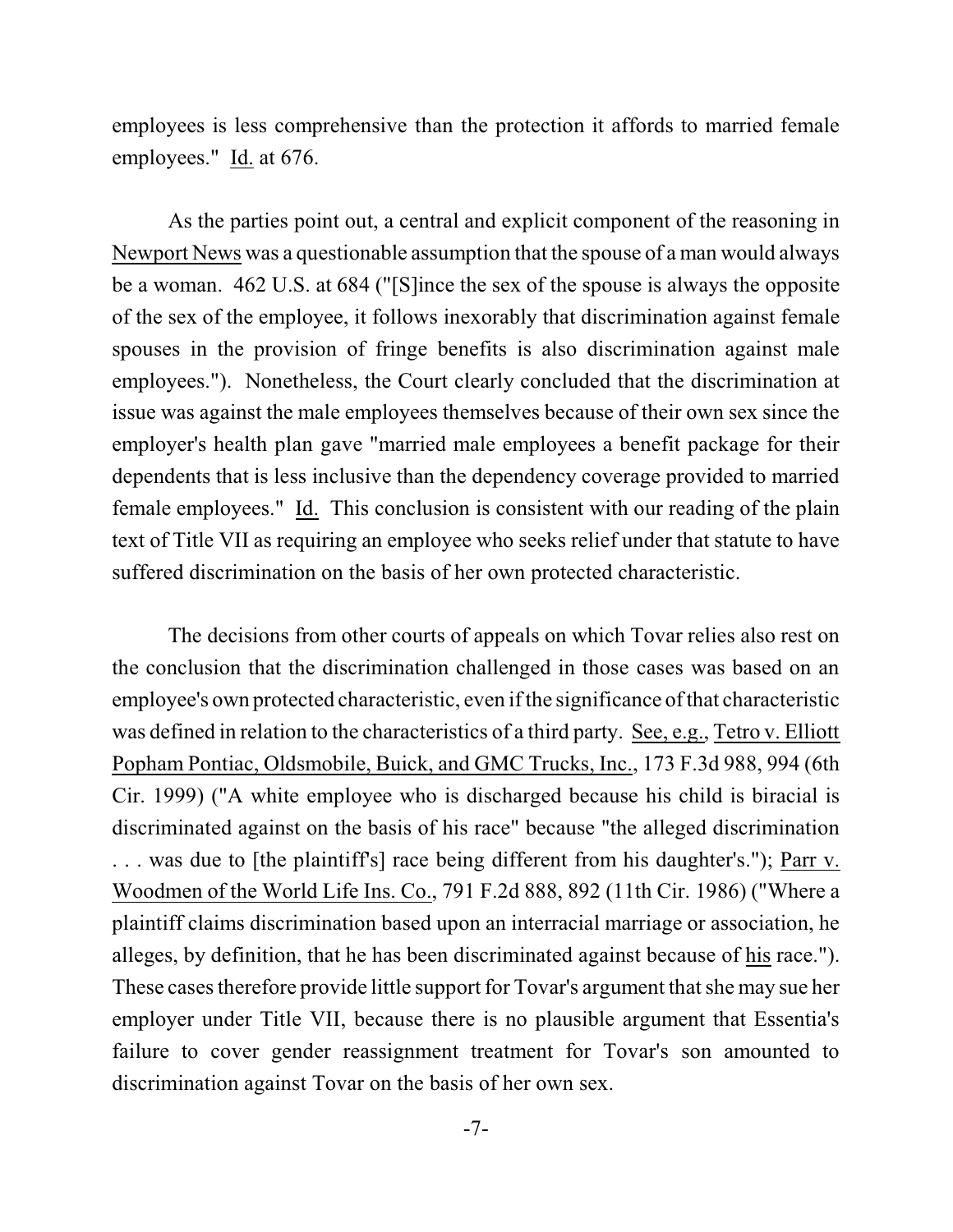Tovar also cites Thompson v. N. Am. Stainless, LP, 562 U.S. 170 (2011). Thompson concerned a plaintiff (Eric Thompson) and his fiancé (Miriam Regalado) who were both employed by defendant North American Stainless (NAS). Id. at 172. After Regalado filed a charge with the Equal Employment Opportunity Commission (EEOC) alleging sex discrimination, Thompson was fired. Id. Thompson subsequently sued NAS and alleged that he had been fired "in order to retaliate against Regalado for filing her charge with the EEOC." Id. The Supreme Court concluded that (1) "if the facts alleged by Thompson are true, then NAS's firing of Thompson violated Title VII," and (2) "Thompson falls within the zone of interests protected by Title VII." Id. at 173, 178. Tovar characterizes Thompson as recognizing the right of an employee, who had not himself engaged in protected activity, to bring a claim under Title VII. She alleges Thompson supports her right to bring a claim against her employer for discrimination on the basis of her son's protected characteristics.

Thompson is distinguishable from the present case in several meaningful ways. First, Thompson involved Title VII's antiretaliation provision, not its substantive antidiscrimination provisions. In its decision the Court noted that "Title VII's antiretaliation provision must be construed to cover a broad range of employer conduct," in contrast to the narrower construction given to Title VII's substantive antidiscrimination provisions. Thompson, 562 U.S. at 173–74. The Court's conclusion in Thompson that the "broad statutory text," id. at 175, of Title VII's antiretaliation provision covered the conduct at issue in that case does not help Tovar establish that her claim under the substantive antidiscrimination provisions of Title VII is permissible in this case. Second, in Thompson both the person who had engaged in protected activity (Regalado) and the person who was fired (Thompson) were employed by NAS. Thompson therefore fails to establish that the protections of Title VII extend to an employer's discrimination against an employee's beneficiary who does not have an independent relationship with the employer. See id. at 178 ("Thompson was an employee of NAS, and the purpose of Title VII is to protect employees from their employers' unlawful actions.").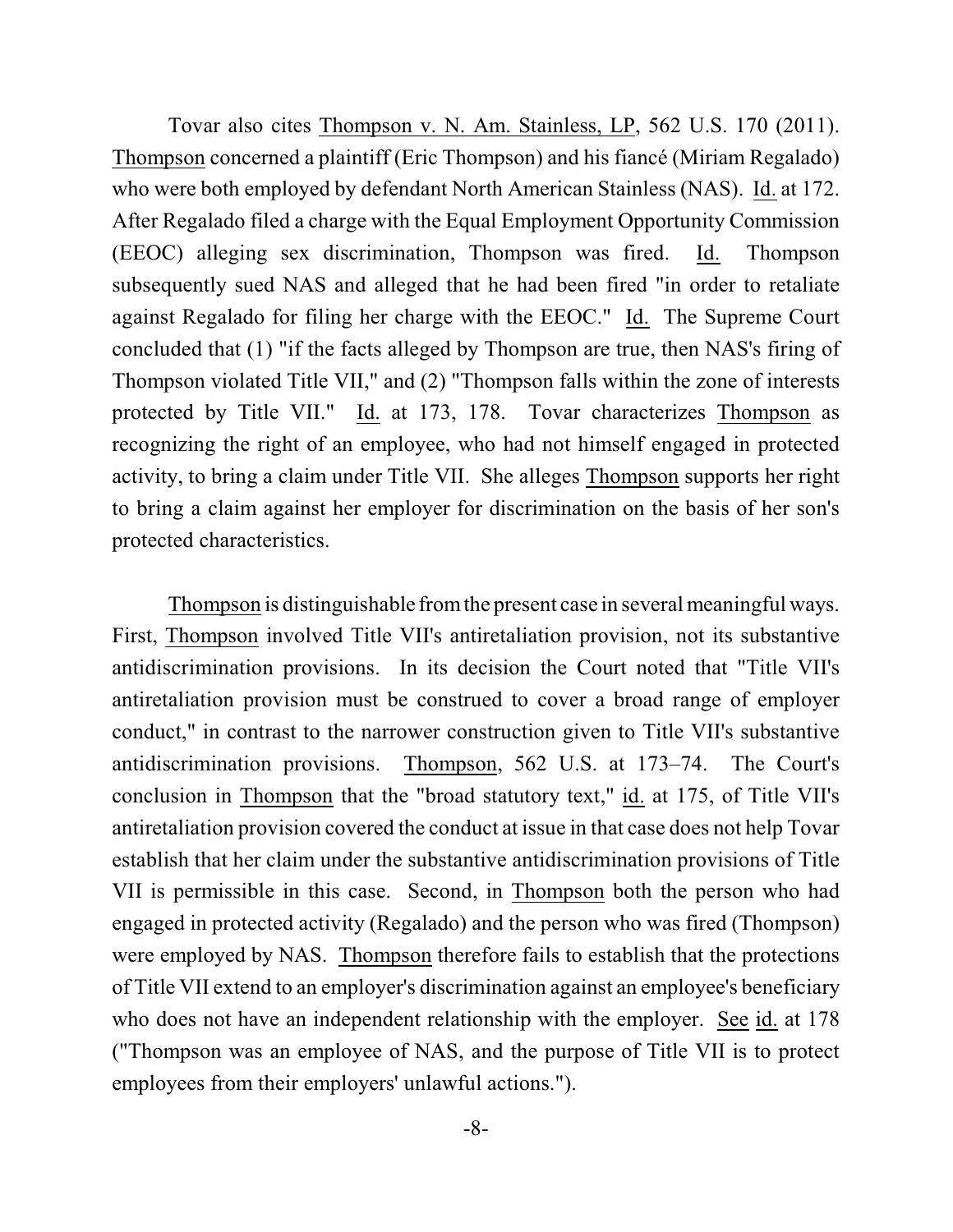For the foregoing reasons we agree with the district court that Title VII and the MHRA do not create causes of action for Tovar under the circumstances presented by this case. We therefore affirm the district court order dismissing these claims under Rule 12(b)(6).

#### B.

Tovar also contends that the district court erred in dismissing her claim against HealthPartners, Inc. and HPAI for lack of Article III standing. We review dismissal of a case for lack of Article III standing de novo. See Am. Civil Liberties Union of Minn. v. Tarek ibn Ziyad Acad., 643 F.3d 1088, 1092 (8th Cir. 2011). The requirements of Article III standing are well settled: a plaintiff must show "(1) an injury in fact, (2) a sufficient causal connection between the injury and the conduct complained of, and (3) a likelihood that the injury will be redressed by a favorable decision." Susan B. Anthony List v. Driehaus, 134 S. Ct. 2334, 2341 (2014) (internal quotation marks and alterations omitted). In this case, the district court concluded that Article III standing was lacking because Tovar had failed to show that the injuries of which she complained were traceable to or redressable by HealthPartners, Inc. and HPAI. For the following reasons, we disagree.

The primary reason the district court concluded that Tovar lacked Article III standing for her ACA claim was its determination that Tovar had sued the wrong defendant in her third count. The district court concluded that the plan document stated that HPAI was the plan's administrator, not HealthPartners, Inc., and therefore concluded that HealthPartners, Inc. had neither caused Tovar's alleged injuries nor could redress them. Tovar contends that the district court's determination that HealthPartners, Inc. was improperly named as a defendant was in error, and we agree. The parties agree that the plan document was properly considered by the district court in ruling on the defendants' motion to dismiss. See Minn. Majority v. Mansky, 708 F.3d 1051, 1056 (8th Cir. 2013). Although the plan document listed HPAI asthe plan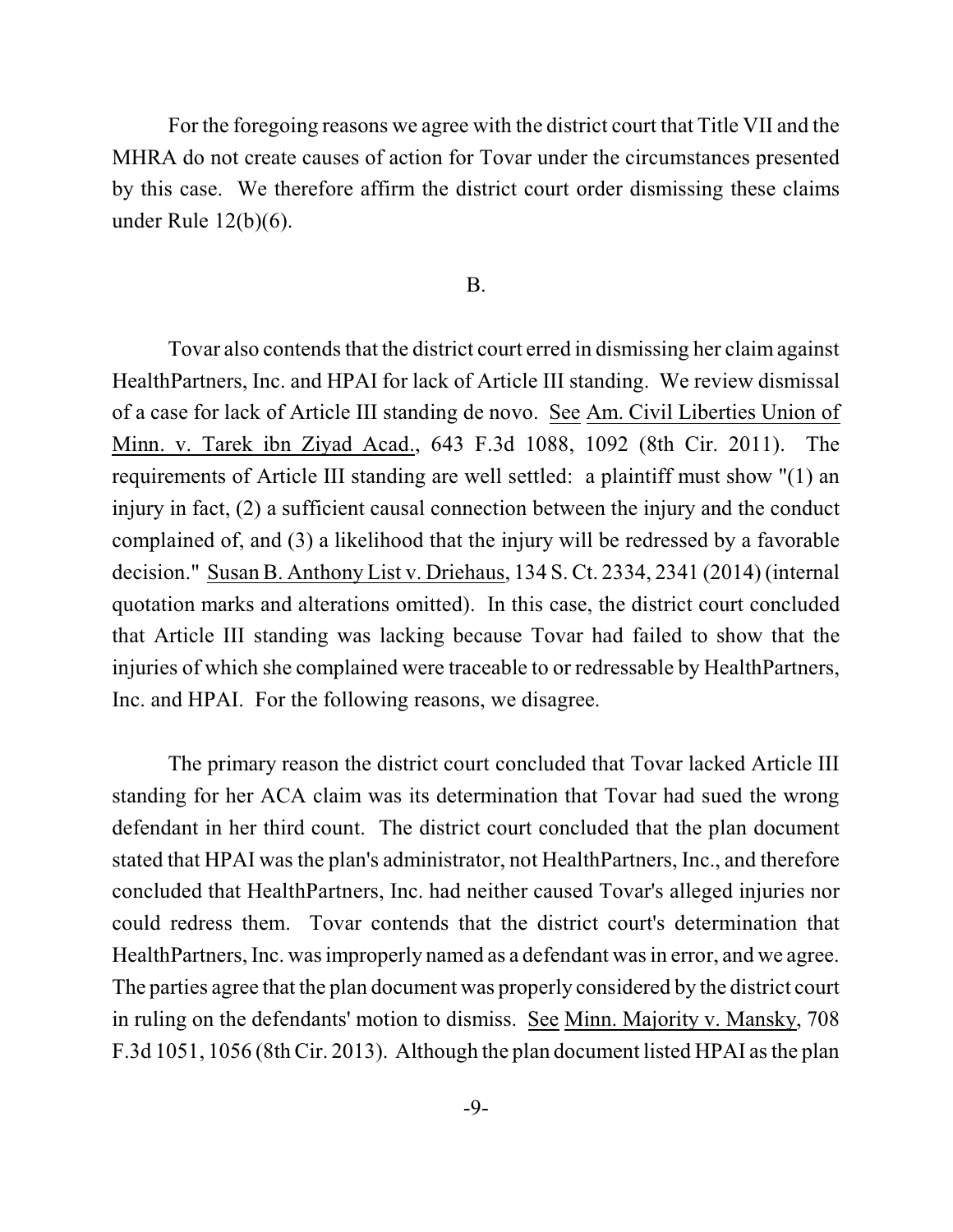administrator, it did not provide that HealthPartners, Inc. "has no relation to this case," as the district court concluded. The plan document stated that HPAI was "a related organization of HealthPartners, Inc.," but it did not define the exact nature of the relationship between the two companies. Perhaps more importantly, the plan document directed beneficiaries to send claims, complaints, and appeals of claim denials to HealthPartners, Inc., not to HPAI. The plan document therefore does not definitively establish that HealthPartners, Inc. was wholly uninvolved in the administration of the plan. It thus appears that, at this stage in the litigation, both HealthPartners, Inc. and HPAI are properly named as defendants.

The district court concluded in the alternative that "[e]ven if HealthPartners was involved in administering the Plan, Tovar's claims against it would still fail" for lack of Article III standing because "her alleged injury is not traceable to it or redressable by it." The district court reasoned that because the plan was self funded by Essentia (meaning that Essentia rather than the plan's administrator was responsible for the payment of claims) and the plan document reserved to Essentia "all powers and discretion necessary to administer the Plan," including the power to change its terms, Tovar's alleged injuries were not fairly traceable to or redressable by HealthPartners, Inc. or HPAI. We disagree because Tovar's complaint alleges that the plan "corresponds to an insurance policy offered to employers by HealthPartners and known by Policy No. G008HPC-03." Drawing all inferences in Tovar's favor as we must at this stage in the proceedings, the latter allegation suggests that the plan and its allegedly discriminatory terms originated with HealthPartners, Inc. and/or HPAI—not with Essentia. If HealthPartners, Inc. or HPAI provided Essentia with a discriminatory plan document, Tovar's alleged injuries could well be traceable to and redressable through damages by those defendants notwithstanding the fact that Essentia subsequently adopted the plan and maintained control over its terms.

Although the district court did not analyze the third aspect of Article III standing—whether Tovar has suffered a concrete and particularized injury in fact—in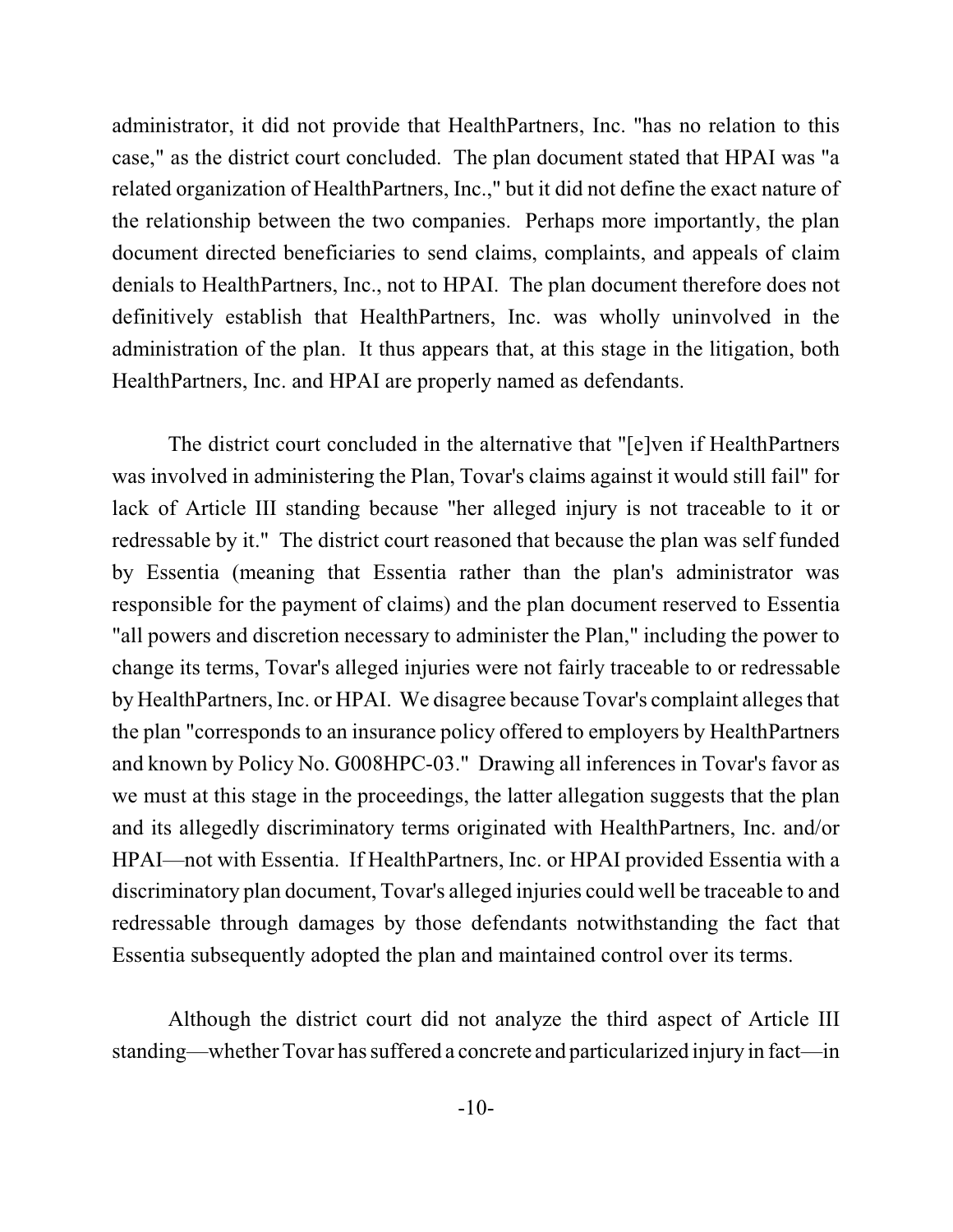their briefing on appeal the defendants also argue that Tovar has not been injured because she was not personally denied coverage under the plan. We reject the defendants' assertion that Tovar has not suffered an injury in fact, however, because we distinguish the question of whether Tovar suffered an injury sufficient to confer Article III standing from the question of whether Tovar is a proper plaintiff under the text of the ACA. See Lexmark Int'l, Inc., 134 S. Ct. at 1386. We conclude that Tovar has alleged an injury cognizable under Article III because she contends that the defendants' discriminatory conduct denied her the benefits of her insurance policy and forced her to pay out of pocket for some of her son's prescribed medication. The record is silent on whether Tovar has been fully reimbursed for these out of pocket payments,<sup>3</sup> but the record at this point is sufficient to establish an injury in fact for purposes of Article III standing. See id. ("Lexmark does not deny that Static Control's allegations of lost sales and damage to its business reputation give it standing under Article III to press its false-advertising claim, and we are satisfied that they do."); see also Geissal v. Moore Med. Corp., 524 U.S. 74, 78 n.3 (1998).

For the foregoing reasons we reverse the district court's dismissal of Tovar's ACA claimunder Rule 12(b)(1) for lack of Article III standing. The defendants argue that Tovar's ACA claimcould properly be dismissed on alternative grounds, including that Tovar does not "fall[] within the class of plaintiffs whom Congress has authorized to sue under" the ACA, see Lexmark Int'l Inc., 134 S. Ct. at 1387 & n.4, and that HealthPartners, Inc. and HPAI cannot be liable under that statute for administering a plan whose allegedly discriminatory terms were under the sole control of another organization. These grounds were not reached by the district court, however. While "we may affirm the district court's judgment on any basis supported by the record, we are not required to do so." Loftness Specialized Farm Equip., Inc. v. Twiestmeyer, 742 F.3d 845, 851 (8th Cir. 2014).

<sup>&</sup>lt;sup>3</sup> For the same reason we reject the defendants' contention that Tovar's ACA claim is moot.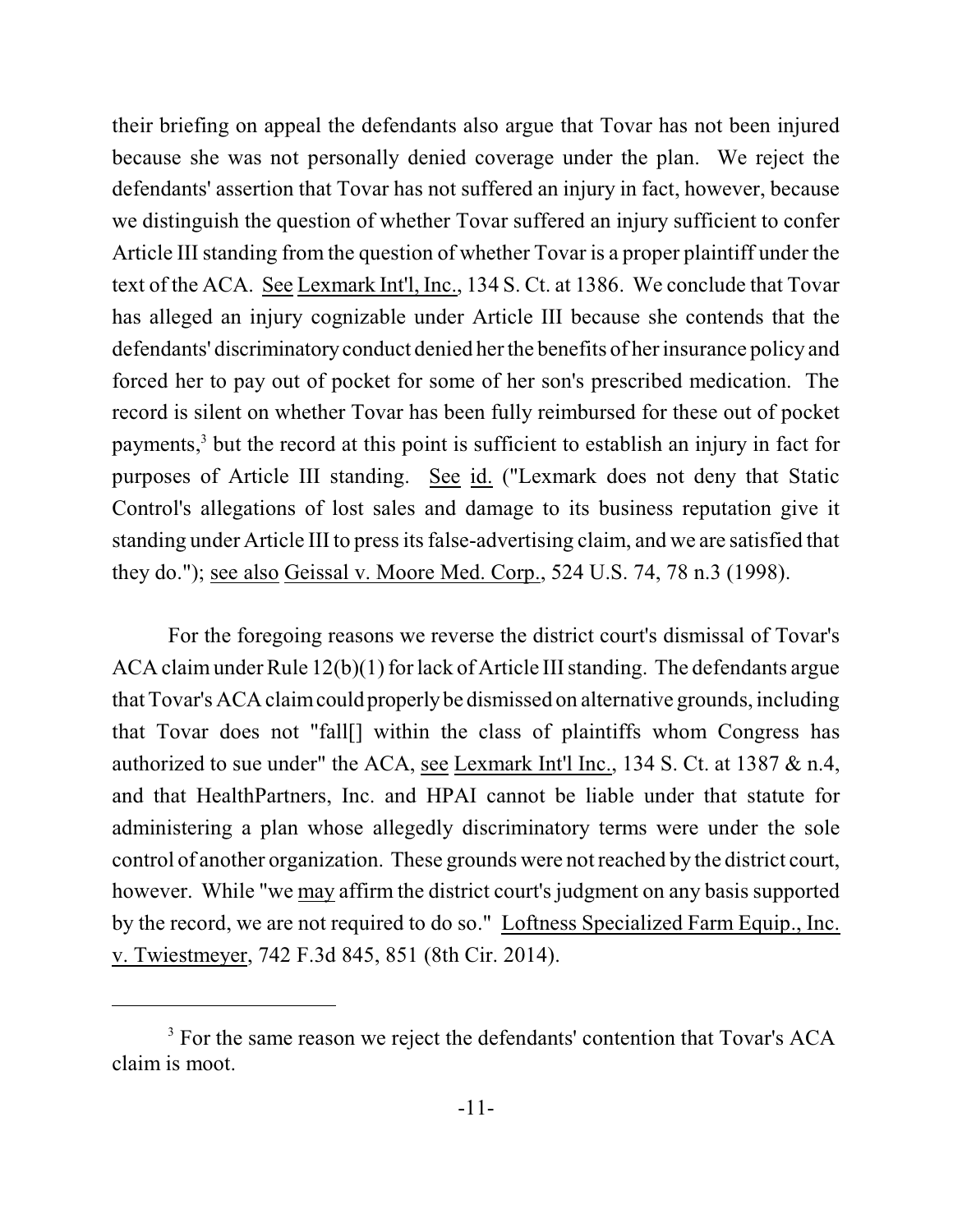As we have often noted, "[w]hen it would be beneficial for the district court to consider an alternative argument in the first instance, we may remand the matter to the district court." Id.; see also Schweiss v. Chrysler Motors Corp., 922 F.2d 473, 476 (8th Cir. 1990). We conclude that such is the situation here, and we therefore remand for the district court to determine in the first instance whether Tovar's claim against HealthPartners, Inc. and HPAI should be dismissed for failure to state a claim under the ACA.

## III.

Accordingly, we affirm the judgment of the district court in part and reverse in part. The case is therefore remanded for further proceedings consistent with this opinion.

BENTON, Circuit Judge, concurring in part and dissenting in part.

I concur in Part II(A) of the court's opinion.

There is no need for a remand on whether Tovar states a claim against HPAI or HealthPartners, the third-party administrator, under Section 1557, 42 U.S.C. § 18116(a). Tovar's statutory standing to sue HPAI or HealthPartners was thoroughly briefed and argued before this court. *Cf. Loftness Specialized Farm Equip., Inc. v. Twiestmeyer*, 742 F.3d 845, 851 (8th Cir. 2014) (remanding where the parties "did not comprehensively brief or argue" the alternative ground). Whether Tovar states a claim under § 1557 is "pure question of law that this Court can and should resolve without need for remand." *See Union Pac. R.R. Co. v. Bhd. of Locomotive Eng'rs & Trainmen Gen. Comm of Adjustment*, 558 U.S. 67, 79 (2009). *See Miller v. Redwood Toxicology Lab., Inc.*, 688 F.3d 928, 936 (8th Cir. 2012) ("Whether a complaint states a cause of action is a question of law which we review on appeal de novo.").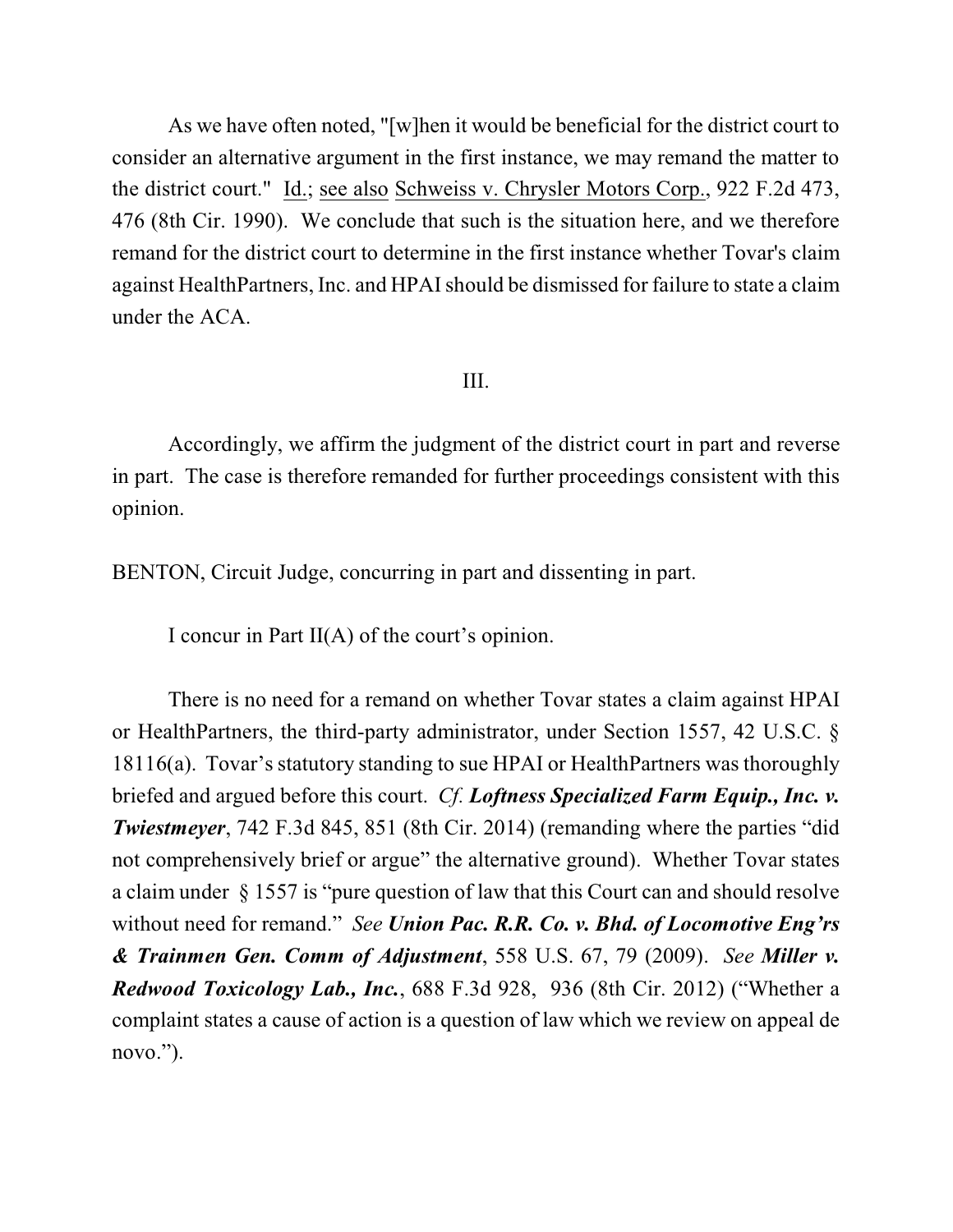The parties agree that the Office for Civil Rights' regulations interpreting  $\S$ 1557 deserve *Chevron* deference. *See Chevron U.S.A., Inc. v. Nat. Res. Def. Council, Inc.*, 467 U.S. 837, 865-66 (1984). They also agree that OCR's explanatory commentary to its regulations deserve deference. *See Barnhart v. Walton*, 535 U.S. 212, 221-222 (2002)("[T]he factthat the Agency previously reached its interpretation through means less formal than 'notice and comment' rulemaking . . . does not automatically deprive that interpretation of the judicial deference otherwise its due."); *Citizens Exposing Truth About Casinos v. Kempthorne*, 492 F.3d 460, 467 (D.C. Cir. 2007) (where publication in the Federal Register "reflects a deliberating agency's self-binding choice, as well as a declaration of policy, it is further evidence of *Chevron*-worthy interpretation").

Assuming the OCR's commentary applies, $4$  it states that "third party administrators are generally not responsible for the benefit design of the self-insured plans they administer and that ERISA (and likely the contracts into which third party administrators enter with the plan sponsors) requires plans to be administered consistent with their terms." **81 Fed. Reg. 31432** (May 18, 2016). However, a TPA may be liable under  $\S 1557$  "when the alleged discrimination is in the administration of the plan"—that is, for example, where a TPA "denies a claim because the individual's last name suggests that she is of a certain national origin or threatens to

 $4$ The commentary was published May 18, 2016, with an effective date of July 18, 2016—both after Tovar's complaint was dismissed. An agency's "interpretive regulation that is substantially consistent with prior regulations or prior agency practices, and has been accepted by all Courts of Appeals to consider the issue, can be applied to cases pending at the time the regulation is promulgated." *Brandywine Explosives & Supply v. Dir., Office of Workers' Comp. Programs*, 790 F.3d 657, 662-63 (6th Cir. 2015). *See Clay v. Johnson*, 264 F.3d 744, 750 (7th Cir. 2001) ("A clarifying rule, therefore, can be applied to the case at hand just as a judicial determination construing a statute can be applied to the case at hand."); *Antelope Coal Co./Rio Tinto Energy America v. Goodin*, 743 F.3d 1331, 1342 (10th Cir. 2014) (same)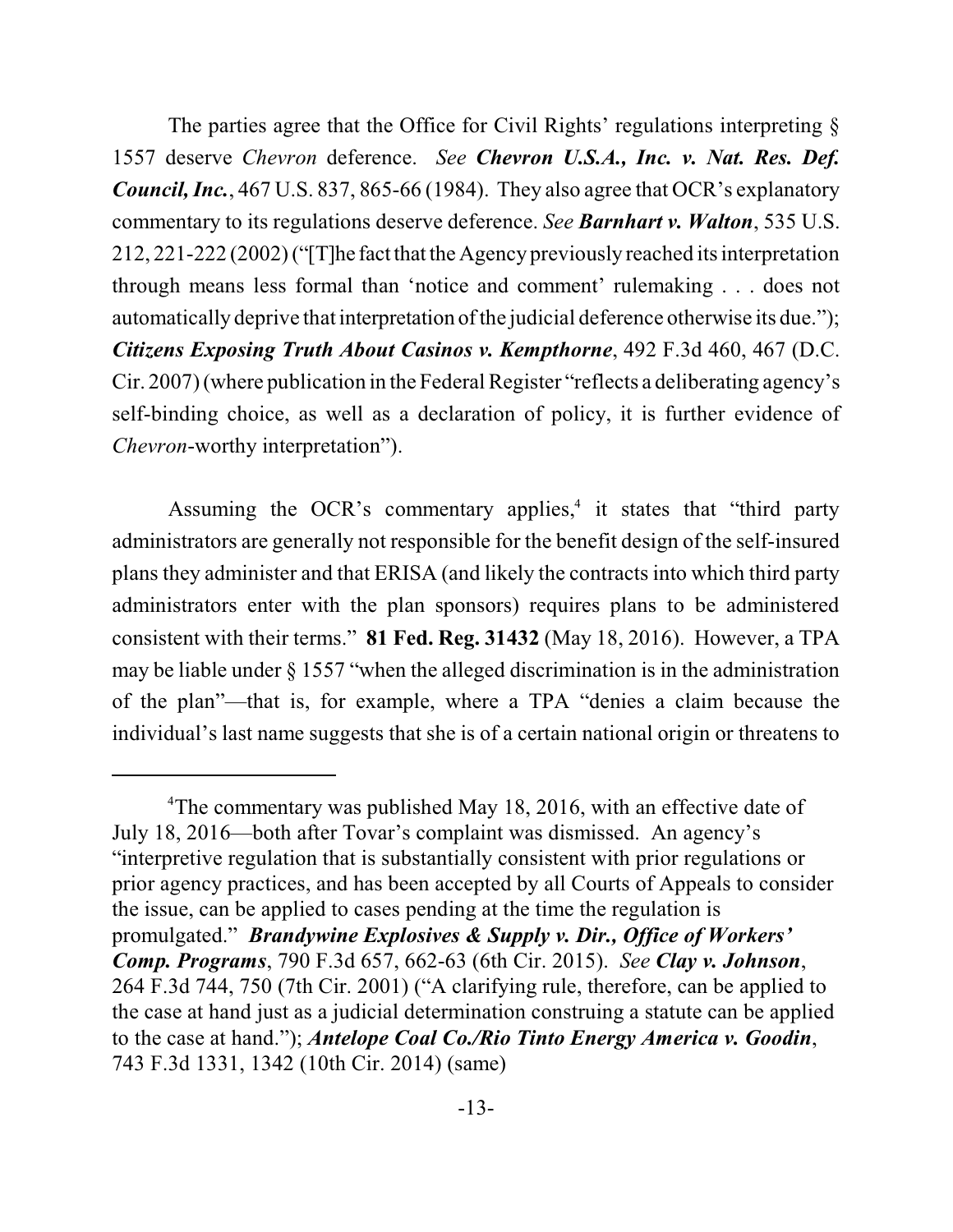expose an employee's transgender or disability status to the employee's employer." **81 Fed. Reg. 31433**. Discrimination in administration is not the only way a TPA may be liable under § 1557. The OCR will "engage in a case-by-case inquiry to evaluate whether a third party administrator is appropriately subject to Section 1557 as a recipient in situations in which the third party administrator is legally separate from an issuer that receives Federal financial assistance for its insurance plans." *Id.* 

The OCR lists two "principles developed in longstanding civil rights case law" that inform the case-by-case determination whether a TPA is appropriately subject to § 1557. First, "the degree of common ownership and control between the two entities." Tovar did not allege that HPAI or HealthPartners share with Essentia any "degree of common ownership and control," nor did she make any factual allegation that supports such an inference. Although Tovar's brief makes arguments about common ownership and control, "an attempt to amend one's pleadings in an appellate brief comestoo late." *See Dorothy J. v. Little Rich Sch. Dist.*, 7 F.3d at 729, 734 (8th Cir. 1993).

Second, the case-by-case inquiry examines "whether the purpose of the legal separation is a subterfuge for discrimination—that is, intended to allow the entity to continue to administer discriminatory health-related insurance or other health-related coverage." **81 Fed. Reg. 31433**. Tovar neither alleged nor made any factual allegations that support an inference that HPAI or HealthPartners is a subterfuge for discrimination "intended to allow [Essentia] to continue to administer discriminatory health-related insurance." *See id.* Tovar's factual allegations include that Essentia's "plan corresponds to an insurance policy offered to employers by HealthPartners and known as Policy No. G008HPC-03." This allegation, taking all inferences in Tovar's favor, does not state a claim against HealthPartners or HPAI under § 1557. Alleging that the plan "corresponds to an insurance policy offered" by HPAI or HealthPartners does not allege anything about the administration of the plan. Nor does it state a claim against HPAI or HealthPartners under OCR's guidelines for a "case-by-case